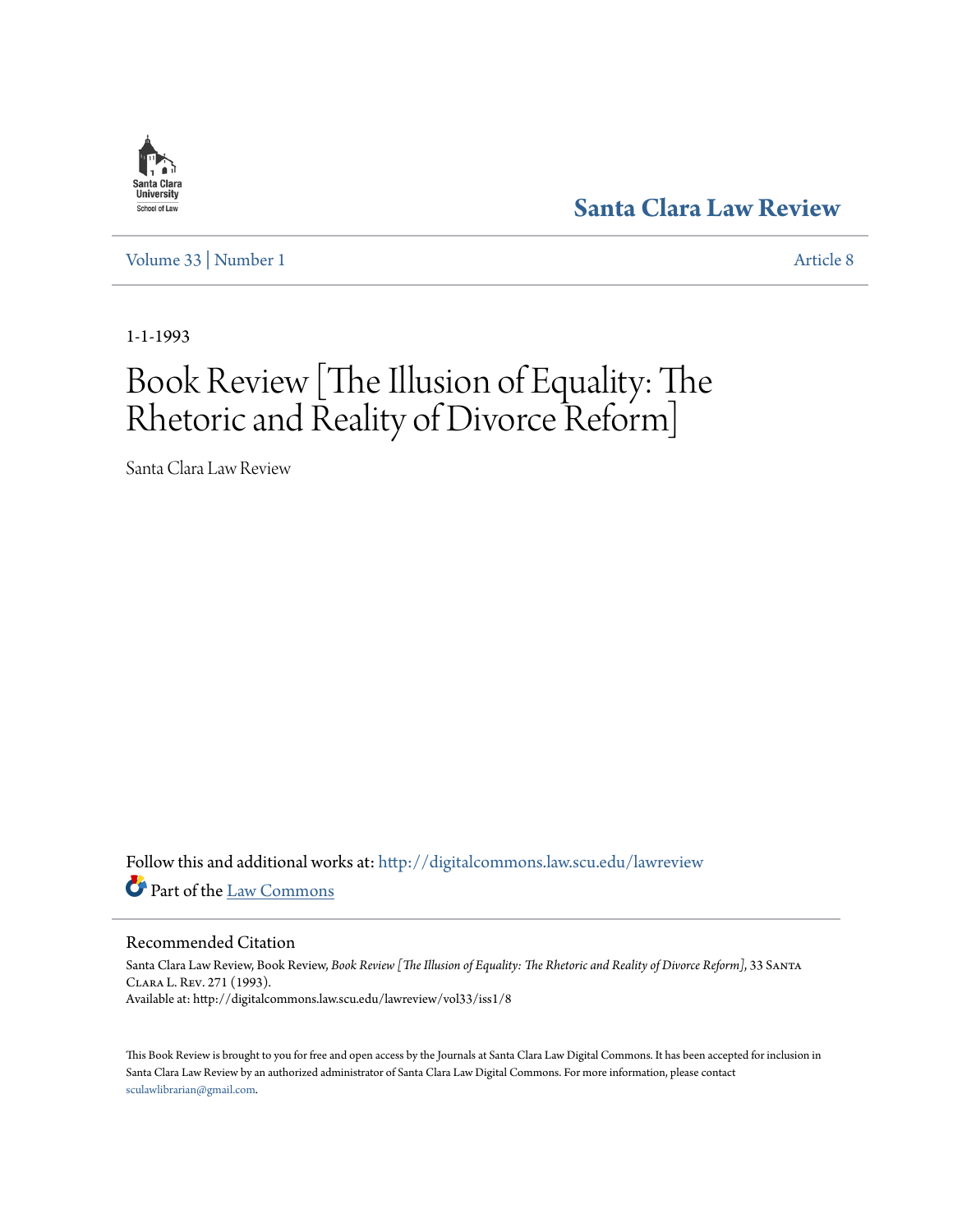#### **BOOK REVIEW**

**THE** ILLUSION **OF** EQUAIITY: **THE** RHETORIC **AND REAI.ITY OF** DIVORCE **REFORM,** By Martha A. Fineman. Chicago: University of Chicago Press. 1991. Pp. 240. Hardcover. \$27.00.

#### *Reviewed by* Judge LaDoris Cordell\*

#### FINEMAN vs. KRAMER

A story once circulated about Clare Booth Luce, the onetime playwright, wife of Henry Luce, and ambassador to Italy. The Pope, it was reported, had agreed to give an audience to Ms. Luce, a fervent Catholic convert. Ms. Luce appeared at the Vatican as scheduled and presented herself to the Assistant Pope (hereinafter AP), who escorted her into the Pope's chambers. The AP then resumed his post outside the Pope's quarters. An hour passed, and Ms. Luce did not emerge. After yet another hour without sign of Ms. Luce, the AP's curiousity could no longer be contained. He inched open the door. There stood Ms. Luce facing the pontiff, his arms spreadeagle, his back flattened against the wall. "But Mrs. Luce," intoned the Pope desperately, **"I** *am* a Catholic!"?

This anecdote came frequently to my mind as **I** labored through Martha Fineman's *The Illusion of Equality.* Throughout the book the author clearly asserts her commitment to policies that ensure that a woman's station in life not be reduced after divorce. Moreover, she believes that in those instances where mothers have assumed the role of primary caretaker and have been found to be fit parents, custody of minor children should most logically be given to them. Over and over and over again, Fineman takes the purveyors of divorce to task for their mistreatment of women and children. "But Professor Fineman," the reader desperately intones, **"I** am a believer in women and children." Rather than enlisting the reader to engage in the good fight against a system admittedly fraught with problems,

Judge, Superior Court of Santa Clara County; B.A., 1971, Antioch College; J.D., 1974, Stanford University.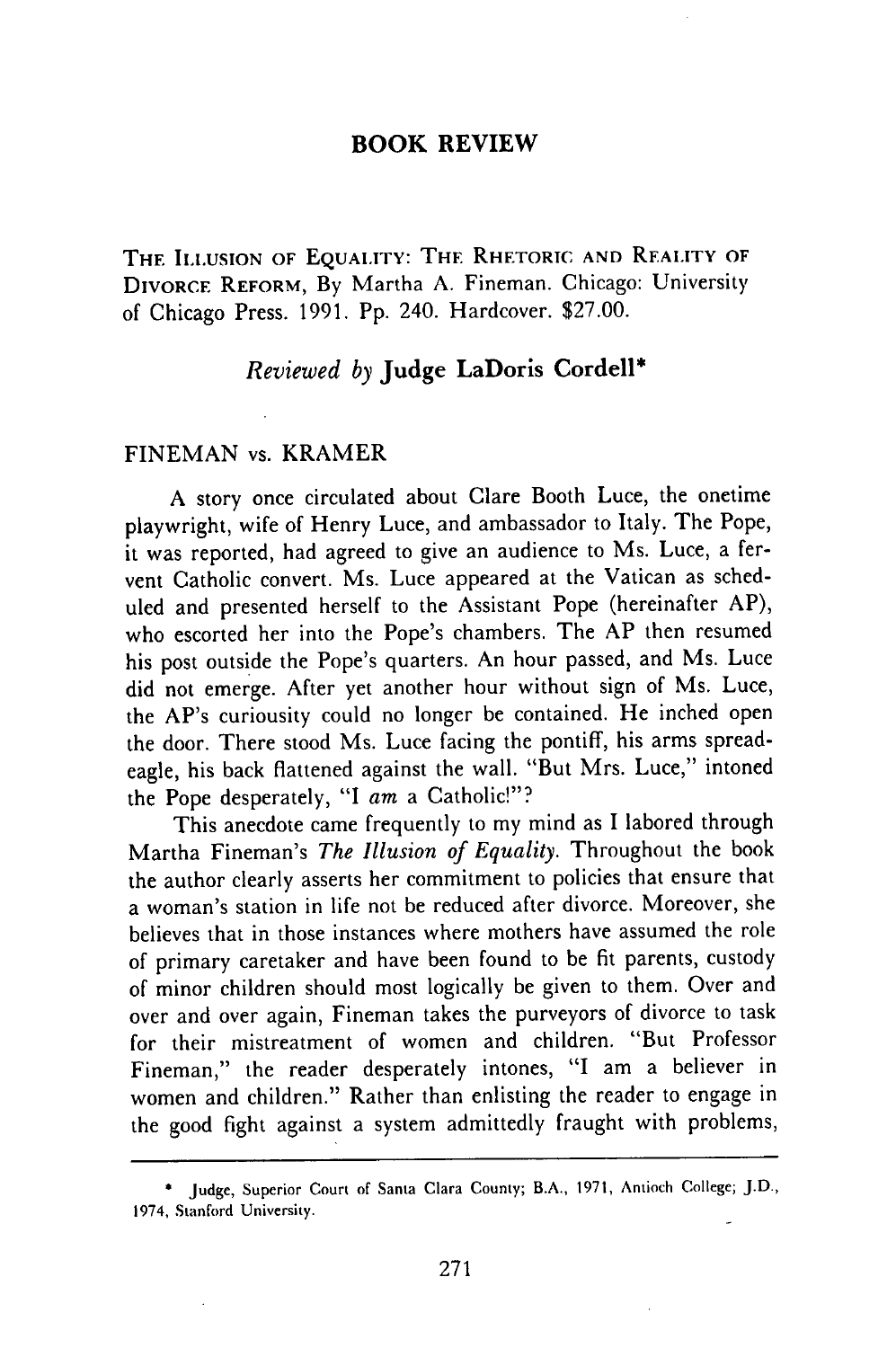the nakedness of Fineman's anger serves to keep the reader distracted and distanced.

This being said, Fineman does make some good points. She presents a cogent and clear discussion of the recent history of divorce reform. She demonstrates, in convincing fashion, that no-fault divorce unexpectedly undermined women's power to negotiate reasonable divorce settlements. "A wife typically had leverage under a fault system because a husband seeking divorce needed the wife's cooperation to go through the motions of showing fault in court. The innocent spouse could withhold cooperation until a satisfactory settlement was offered." Thus were the good intentions that underlay the divorce reform movement transformed into bad outcomes for women.

I found the distinctions Fineman draws between "rule," or formal equality, and result-equality to be particularly useful. Professor Fineman is concerned that in their attempt to render the law genderneutral, feminists have promoted rule-equality, which purports to render men and women equal bargaining partners in divorce court. However, as she points out, "To understand why a rule-equality approach is inappropriate, we must consider three related factors: women's unequal social and economic position in society, the ways in which marriage and family decisions are affected by these and other economic and social circumstances, and the impact of divorce on women with dependent children."

The author endorses rules that focus on result-equality.

Such rules are constituted to take into account the different structural positions of women and men in our society and seek to achieve parity in position between individuals. Result-equality is a more instrumental approach to restructuring the relationships between men and women and may require that these groups be treated differently in order that they end up on the same level.

As an aside, I was struck by the parallels between Professor Fineman's framing of this issue and the development of civil rights law. The doctrine of separate but equal was a rule-equality based solution to past inequity. Having proved itself to be a bankrupt concept, it was replaced by affirmative action, a result-based model. Unfortunately, in the political struggle now surrounding affirmative action with regard both to race and sex, the distinction between ruleequality and result-equality has been too frequently blurred.

On another subject, Professor Fineman reminds us that, like legal rules, all social science data is not created equal, and that care must be taken in interpreting even the most serious studies. She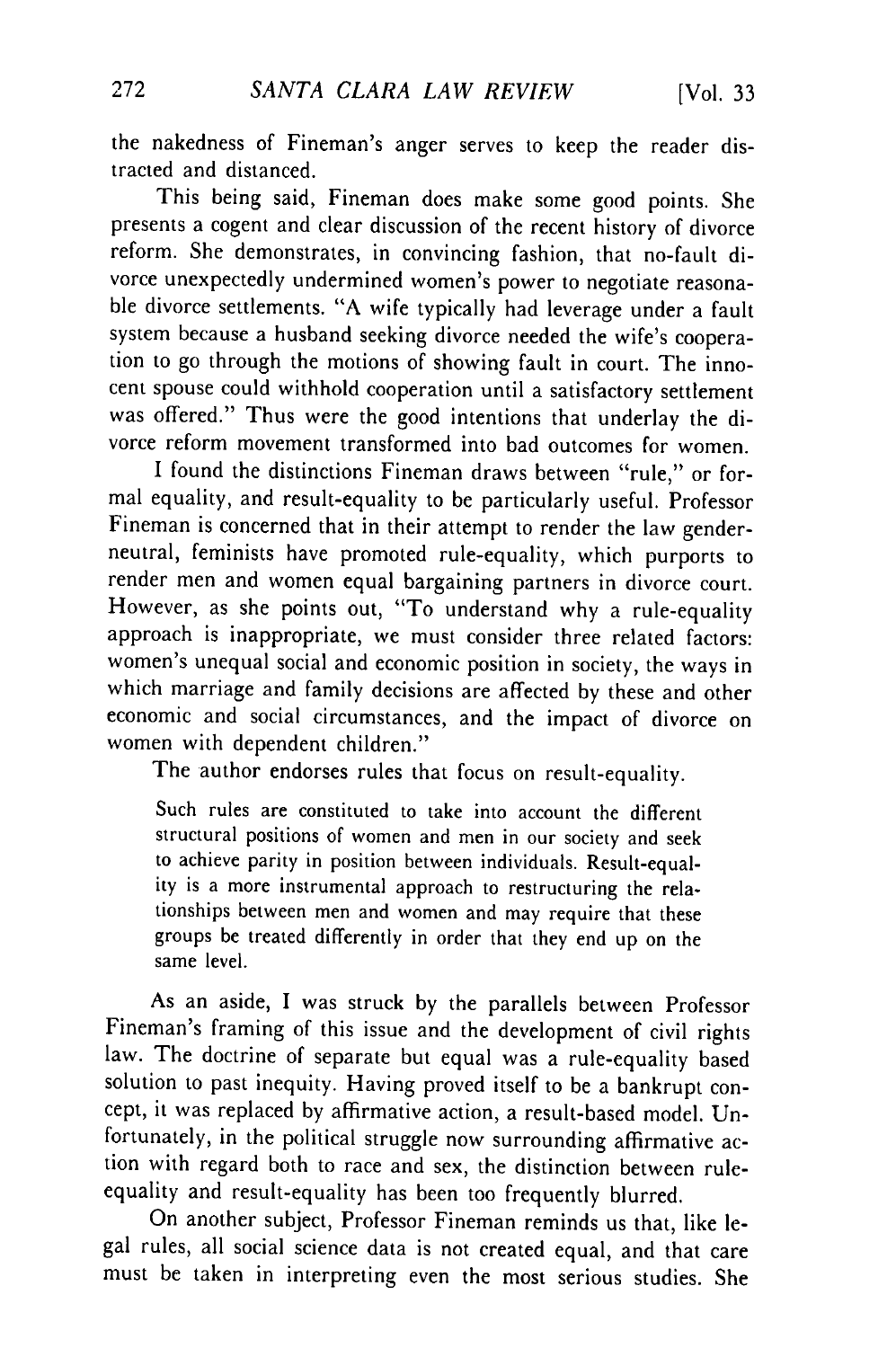takes social scientists to task for implying that their work is objective and free of bias, when, at the very least, what is studied and how it is studied, is immediately affected by the researchers' biases. It is unfortunate, as she points out, that the scientific naivete of the legal profession results in the implementation of policy predicated on an unexamined acceptance of questionable research.

Another of Fineman's concerns is the institution of mediation, about which she writes at considerable length. Not only does she register her concern about the process of mediating domestic disputes, she goes one step further and details how the introduction of mental health professionals into family law has transformed the way in which we conceptualize divorce. Prior to its reform, she notes, divorce was understood to be simply the termination of a contract. The function of the legal system was to finalize the mop up and preside at the demise of a marriage. With the introduction of psychology, divorce developed into an ongoing process, with no end in sight.

Currently, the language of the helping professions portrays divorce as an "emotional crisis" that must be treated but can also provide some "unique opportunities for growth". **. .** . The goal of the helping professional is to bring the parties to the recognition that the "structural dimensions" of their former marital system have not disappeared, but must be reshaped into a new, though limited, "post-dissolution organization." This new organization is based on the relationship between the parents-now ex-spouses-with parent-child relationships as "subsystems" within this paradigm.

An outgrowth of this "new organization," has been the adoption by the courts of the presumption of joint custody, a presumption Professor Fineman deplores, and for good cause. It has been my experience as a family court judge, that for those parents for whom cooperative parenting is feasible, joint custody orders are unnecessary. And for those couples whose disaffection impinges on their ability to agree on issues of child rearing, joint custody becomes the basis for ongoing strife. Parental harmony is a mandate which simply cannot be implemented. Hence the paradox of joint custody-them for whom it works, don't need it; while them for whom it don't, do. Mercifully, the State of California has seen the light and eliminated the joint custody presumption.

Having convinced us that divorce American style is a dark, unremitting morass, Professor Fineman disappoints us with superficial suggestions for change. Immediately the reader is struck by the fact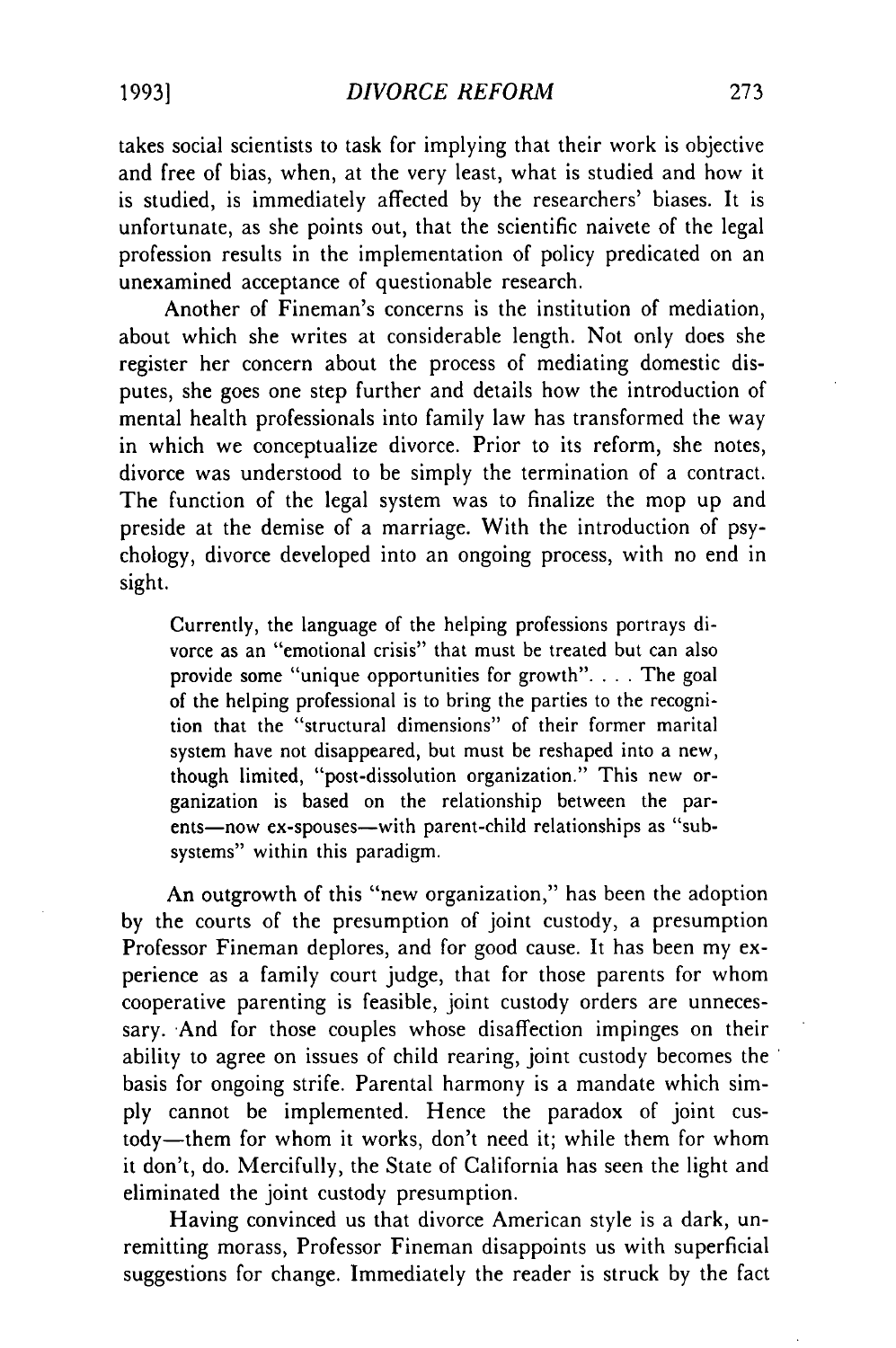that of the 200 pages in this book, only 16 are devoted to proposals for reform, and these suggestions are skimpy. The changes she promotes include **(1)** reinstituting the primary caretaker presumption in custody cases, (2) redefining the role of the child advocate, (3) viewing social science data with a healthy degree of skepticism, and (4) moving away from dispute resolution procedure with a return to the adversarial model.

In contrast to the insightful and considered criticisms she levels at divorce reform, her proposed solutions are prosaic and ill-conceived. As an example, I have concerns about the changes she proposes in the role of the child advocate. She suggests that the advocate "could perform a public function by lobbying for the replacement of the best interest test with a more determinative substantive rule **. ...** " By so doing, the advocate becomes a legislator, a function completely inappropriate in the family court setting. Moreover, it is my view that to enlarge the number of protagonists in the theatre of divorce frequently serves to obscure already muddied waters. Routinely introducing child advocates into these proceedings not only increases litigation expenses, but it further crowds the courtroom.

In arguing for a return to the adversarial model, Professor Fineman writes, "[R]epresentation by competing adversaries is the most reliable method of establishing the necessary facts upon which to base subsequent decision making." This assertion ignores the many travesties engendered by the adversarial system in the family courts. For example, Fineman rails at length against the abuse of social science data in divorce court. Yet, the most grievous abuse of social science data is a by-product of this adversarial system, in which each side presents the findings of a mental health expert, and, *mirabile dictu,* the husband's hired gun supports the husband, while the wife's hired gun supports the wife!

It has been open season on social workers since time immemorial. H.L. Mencken, that acerbic journalist, feasted on them. Woody Allen, in the movie "Sleeper," described his worst nightmare-a monster with the body of a crab and the head of a social worker. It is the case that the work of mediators, who are most frequently social workers, warrants careful monitoring by family court judges, lest its influence becomes overreaching. But Professor Fineman's churlish and vitriolic diatribe against all social workers diminishes the seriousness of her work. Among many other charges she claims that "[slocial workers are not neutral; they have a professional bias in favor of a specific substantive result-shared parenting. That result benefits their profession by creating the need for mediation and